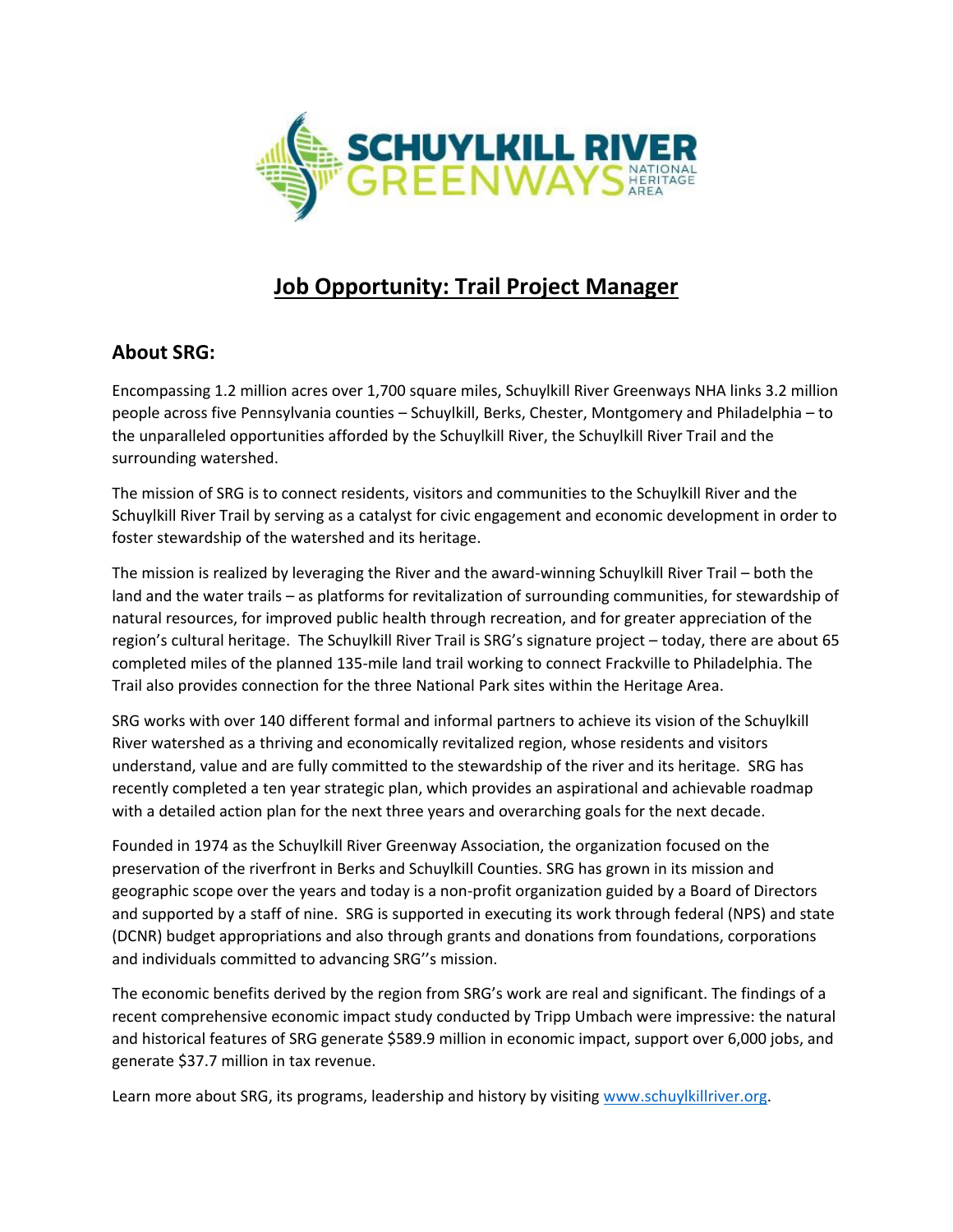# **About the Position:**

# Trail Project Manager

The Trail Project Manager will provide professional services for planning, designing, building, and managing sections of the Schuylkill River Trail and the Schuylkill River Water Trail. All Trail construction projects are located in Berks and Schuylkill Counties.

The position involves all aspects of trail development and management including master planning, grant writing, acquisition of property and easements, design, consultant procurement and management, and construction management. The Trail Project Manager should have engineering, landscape architecture, project management or similar experience. They should also have GIS, graphic and cartography skills, grant writing and project management expertise, and excellent communication skills. In addition, the Trail Project Manager is responsible for overseeing all aspects of maintenance and management of 30+ miles of the Schuylkill River Trail owned by SRG in Berks and Schuylkill Counties.

The Trail Project Manager will work with the entire SRG team to promote and develop the Schuylkill River Heritage Area, and support SRG events.

The Trail Project Manager will report to the Trail Director and will work from the Schuylkill River Greenways office at 140 College Drive, Pottstown, PA. Work will at times be around heavy equipment and construction sites. During the Covid Pandemic, SRG is following PA and county guidelines for masking, social distancing and workplace gatherings. Employees must be able to work effectively from home.

*SRG is seeking to fill this position with a trail building professional with 5 to 10 years of related experience. Salary range is \$55,000 to \$60,000 plus benefits.*

### Qualifications

The successful applicant will be expected to demonstrate the following competencies:

- Excellent analytic and communication skills, both written and verbal
- Bachelor's degree or higher in engineering, landscape architecture or related field preferred, but very significant, related work experience may be accepted in lieu of degree
- Demonstrated technical skills, including: GIS, CAD, graphic and cartography, trail design, ability to review engineered plans
- Experience in land and easement acquisition
- Experience in grant writing, administration and reporting
- Experience in bid package preparation for complex constructions projects
- Licensed to operate a motor vehicle and experience in using a variety of common trail building and hand tools for maintenance
- Knowledge of Adobe Creative Suite software a must
- Must be able to work independently, but also be comfortable with collaborative working relationships, relating well with people and partners at all levels and from all communities
- Experience in managing employees, interns, volunteers and/or temporary employees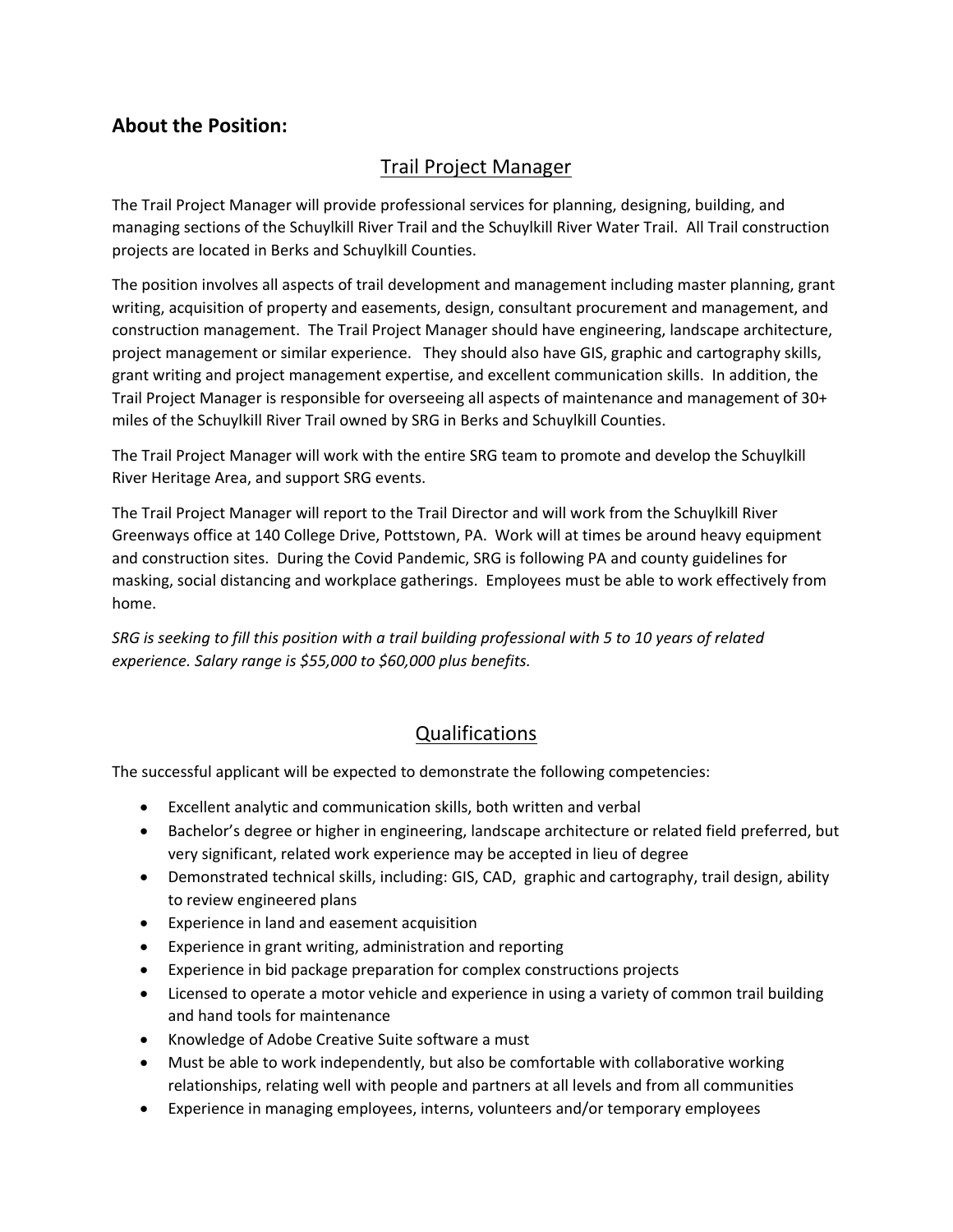- Proficiency in MS Office word processing, spreadsheet and database management and other office software; knowledge of Acrobat, online meeting platforms
- Genuine interest in issues related to land and water conservation, community stewardship and trails; previous experience in non-profit or government work a plus
- Must be able to attend occasional evening or weekend meetings and/or events
- Position requires some work outdoors and standing for long periods of time

The Trail Project Manager will be expected to work from SRG's offices in Pottstown, PA.

### Position Details

Following is a more detailed listing of some of the duties and responsibilities of this position:

#### *Trail Management and Trail building*:

- All trail work, both maintenance of current trail and building of future trail, is in Berks and Schuylkill Counties
- Trail maintenance planning and implementation, including oversight of sub-contracted maintenance work
- Organize and manage volunteer trail efforts including clean-ups and group outings
- Assist in long range planning and development of trail sections
- Application, management and administration of grants, including state, federal and private foundation funding
- Prepare consultant requests for proposals, contracts, bid documents
- Assist in managing the funding, design and permitting of trail construction projects, including bridge projects
- Provide technical assistance: respond to public inquiries, attend meetings, consult with planning commissions and transportation agencies and other regional partners
- Administer third party requests for SRT use
- Perform property research, negotiate with landowners, work with government agencies for approvals, obtain appraisals, navigate local, county and state permitting and regulation
- Design, order and install signage for trail information, warnings and caution signs
- Coordinate with and convene trail managers and owners for all sections of the SRT
- Keep SRT map updated and widely distributed

#### *Water Trail Management:*

- Assist in Water Trail inventory, planning, and reporting
- Assist in planning for and pursuing Schuylkill River Water Trail Strategic Management Plan
- Assist in creating new and improved water access points up and down the river, including stakeholder coordination, grant procurement, design and engineering and construction oversight

#### *General SRG Administrative Duties:*

• Staff meetings, financial reporting, filing, report creation